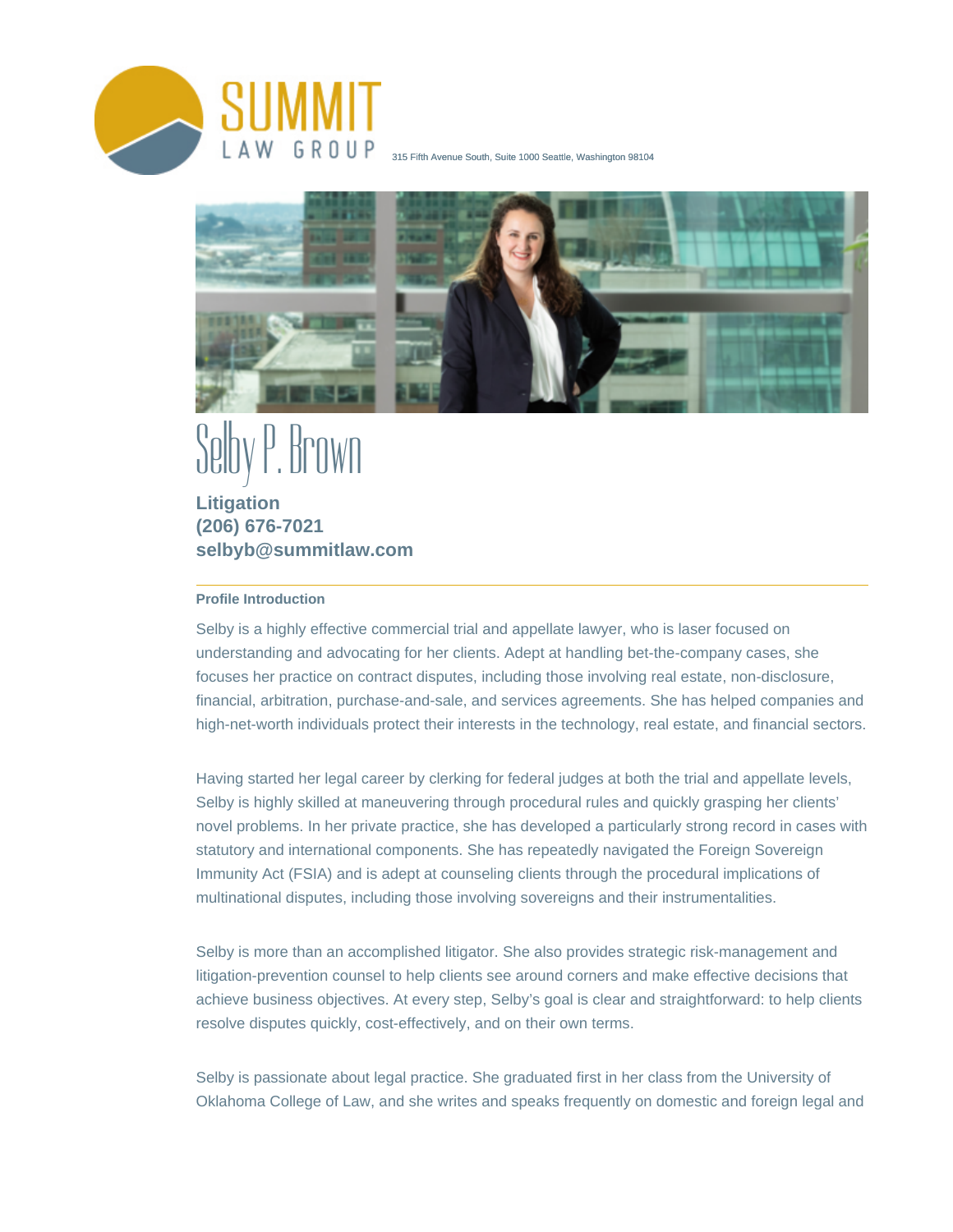

business issues, including intellectual property prosecution, alien tort statutes, administration and management of civil litigation, and cross-border discovery. In her pro bono practice, she has represented clients in matters involving voting rights, immigration rights, and prisoners' civil rights.

### **Publications & Speaking Engagements**

- Co-author, "Petition to Confirm an Arbitration Award in Pennsylvania State Court," Practical Law, August 28, 2019
- Co-author, "Global Principles of Compensatory Damages," The Global Damages Review (The Law Reviews ), January 11, 2019
- Co-author, "Cross-Border Discovery Disputes/Microsoft Case," The 8th Annual Sedona Conference, International Programme on Cross-Border Discovery & Data Protection Laws, June 7, 2016
- Moderator, Supreme Court Roundup, Eastern District of Pennsylvania Chapter of the Federal Bar Association, Philadelphia, PA, July 24, 2019
- Presenter, Avoiding Criminal and Civil Liability for Hiring Practices: Top 10 Tips for Employers in 2018, New York, NY, July 10, 2018
- Presenter, 2017 Philadelphia Fall Labor and Employment Seminar, Philadelphia, PA, October 10, 2017

#### **Memberships**

- Federal Bar Association, Appointee to the 2017/2018 and 2018/2019 National Task Force on Diversity & Inclusion, Membership Subcommittee Leader
- Federal Bar Association of the Eastern District of Pennsylvania, Secretary (2018–2021)
- Philadelphia Bar Association, Board Observer's Program 2018, Women's Law Project

### **Community Service**

Philadelphia Theatre Company, Young Friends Committee Inaugural Member (2018–2021)

### **Education**

- University of Oklahoma College of Law
	- JD, first in class, highest honors, 2014

Editor-in-Chief, Oklahoma Law Review; ABA National Appellate Advocacy Competition, New York Regional Champion, First Place Regional Brief Award, and National Qualifier; Fellers Snider Diversity & Inclusion Scholar; Oklahoma Bar Association Outstanding 3L; Professional Responsibility Award (3L student vote); Joel Jankowsky Award (faculty vote for outstanding graduate); Nathan Scarritt Prize (graduate with the highest academic record); 11 American Jurisprudence Awards for the highest grade in a class; numerous additional awards for subject matter proficiency, including employment law, securities and civil procedure; Federal Bar Association Holloway Scholarship

Vassar College BA, History, German Studies minor, 2009